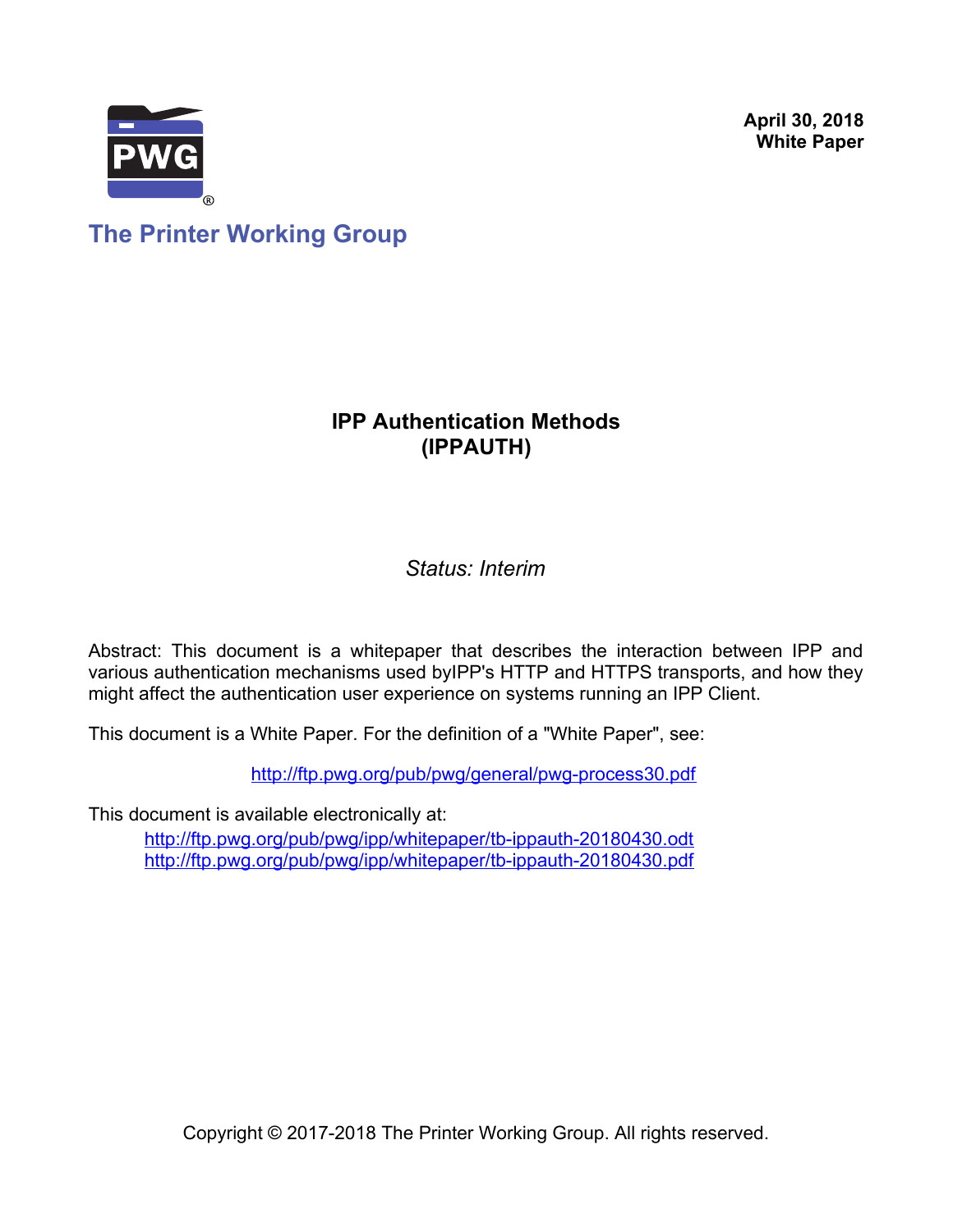Copyright © 2017-2018 The Printer Working Group. All rights reserved.

Title: IPP Authentication Methods *(IPPAUTH)*

The material contained herein is not a license, either expressed or implied, to any IPR owned or controlled by any of the authors or developers of this material or the Printer Working Group. The material contained herein is provided on an "AS IS" basis and to the maximum extent permitted by applicable law, this material is provided AS IS AND WITH ALL FAULTS, and the authors and developers of this material and the Printer Working Group and its members hereby disclaim all warranties and conditions, either expressed, implied or statutory, including, but not limited to, any (if any) implied warranties that the use of the information herein will not infringe any rights or any implied warranties of merchantability or fitness for a particular purpose.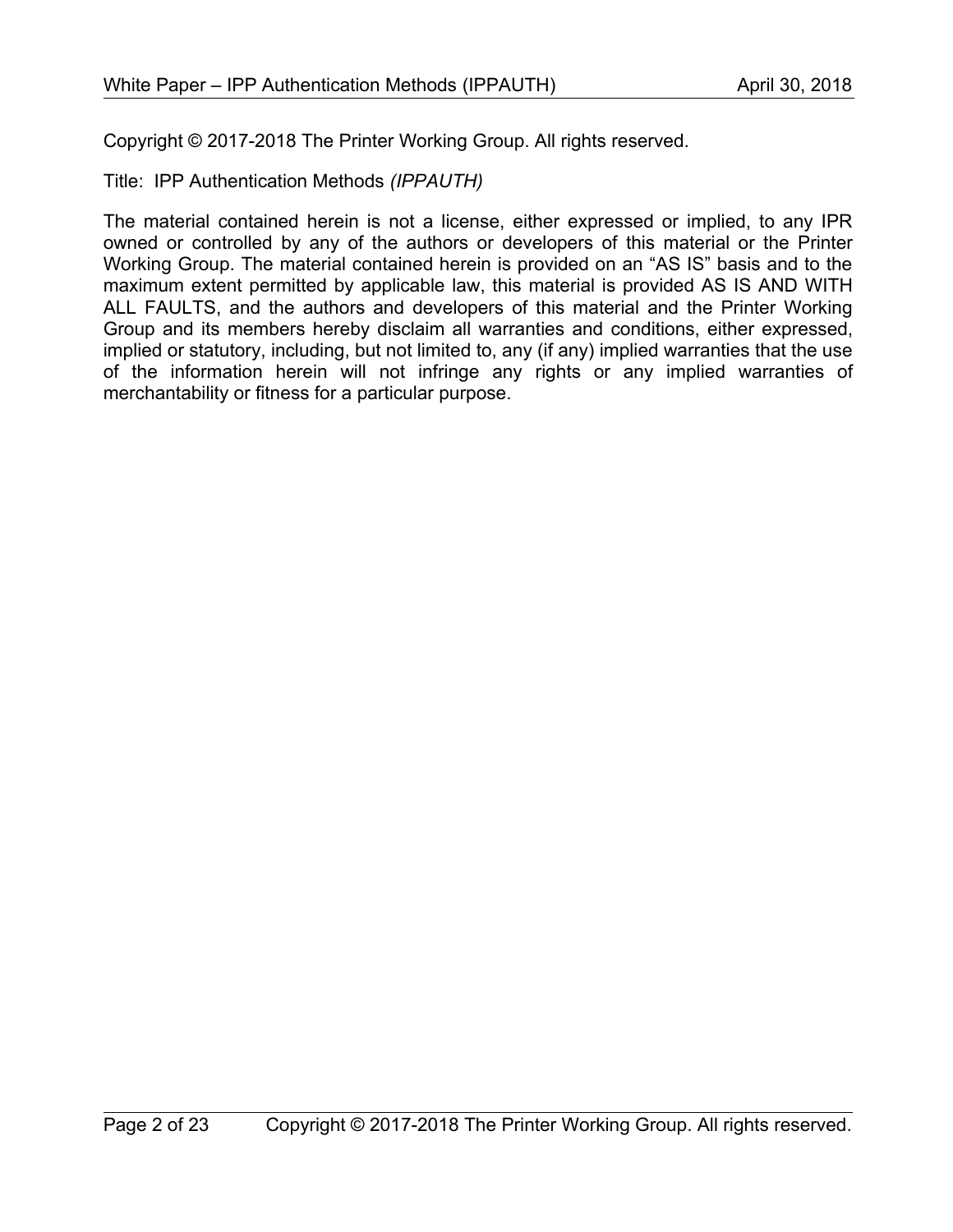# **Table of Contents**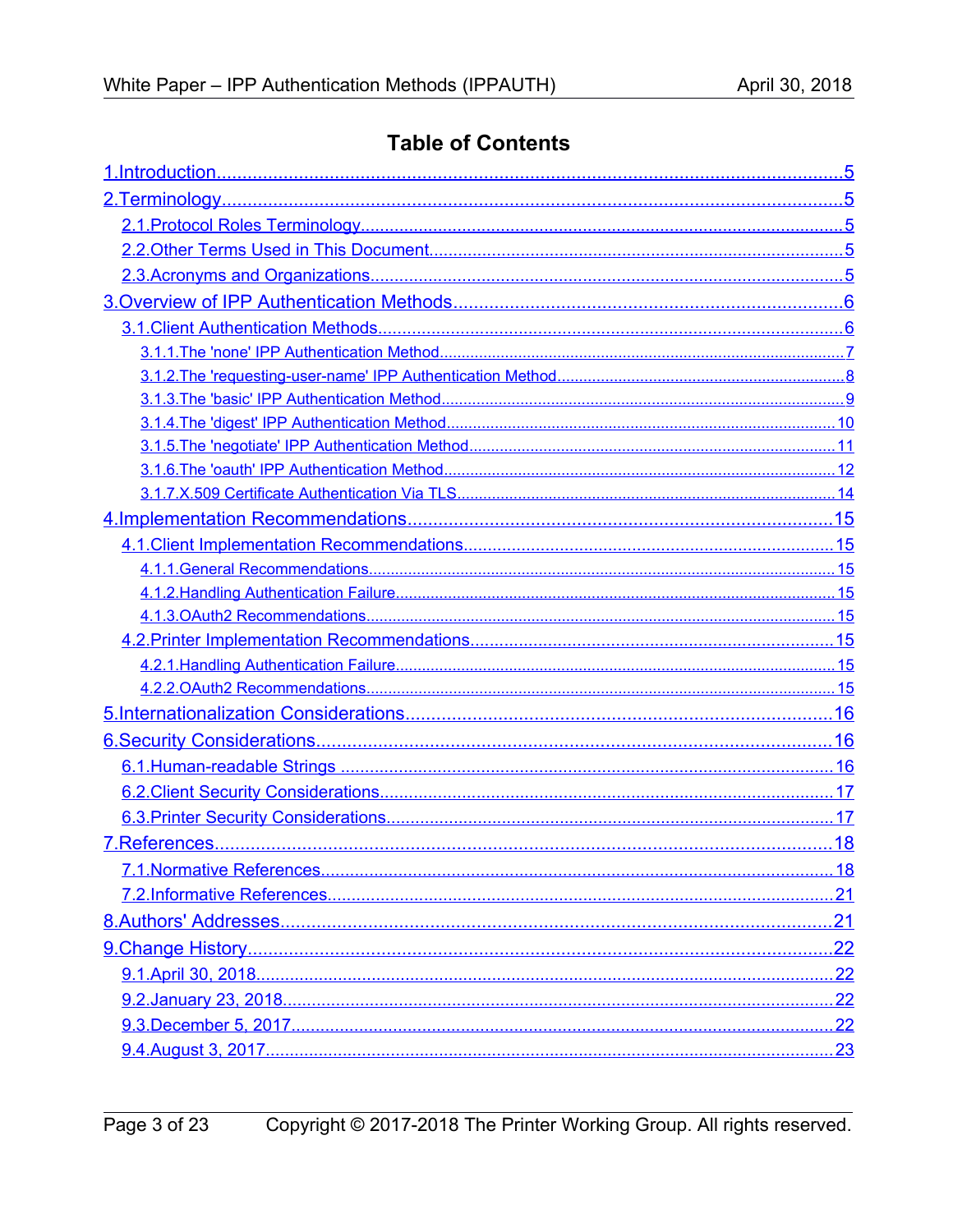# **List of Figures**

| Figure 2: Sequence diagram for the 'requesting-user-name' IPP Authentication Method8     |  |
|------------------------------------------------------------------------------------------|--|
|                                                                                          |  |
|                                                                                          |  |
| Figure 5: Sequence diagram for the 'negotiate' IPP Authentication Method11               |  |
|                                                                                          |  |
| Figure 7: Sequence diagram for the hybrid 'oauth' / 'digest' IPP Authentication Method13 |  |
| Figure 8: Sequence diagram for X.509 Certificate Authentication Via TLS14                |  |

# **List of Tables**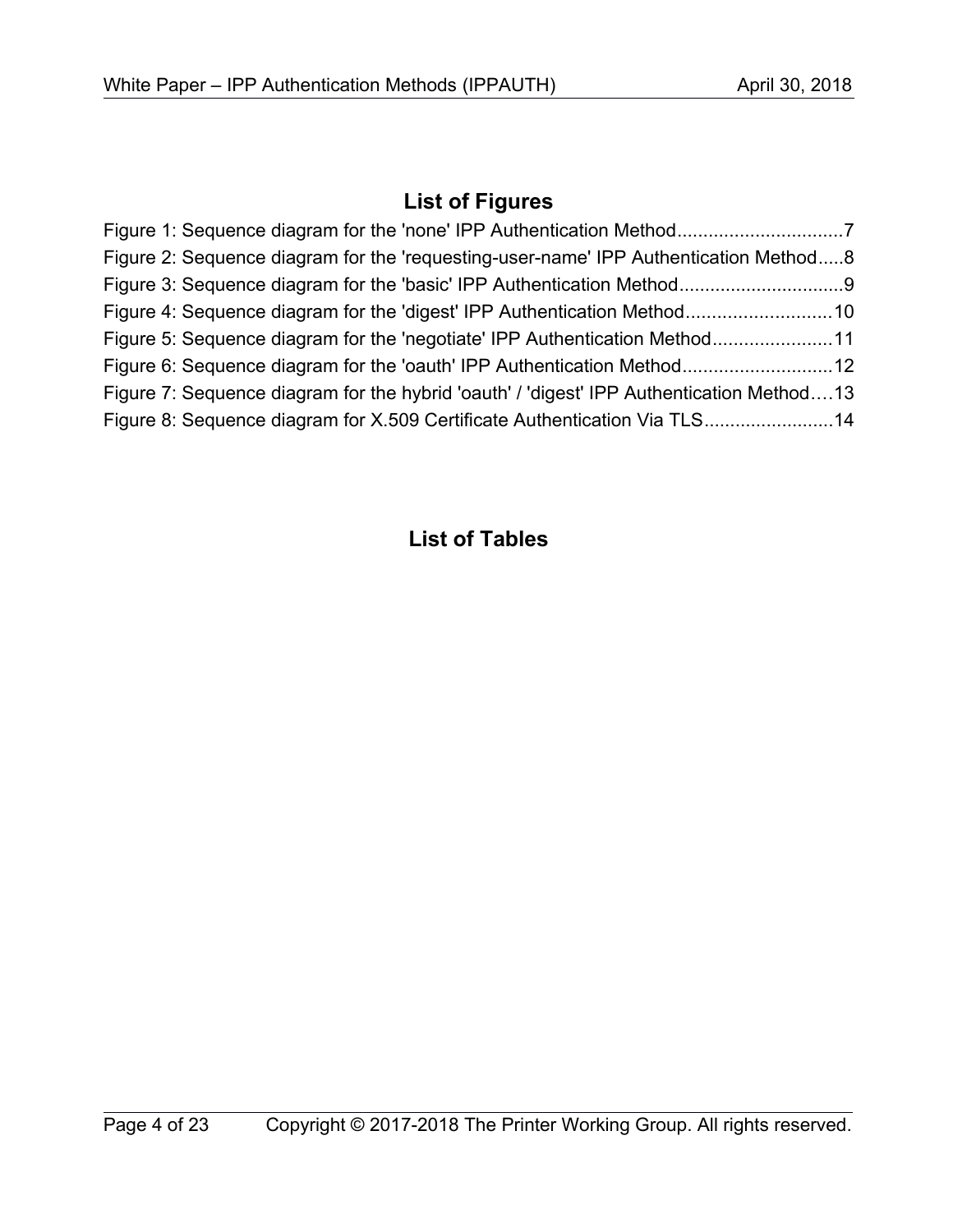# <span id="page-4-4"></span>**1. Introduction**

The Internet Printing Protocol (hereafter, IPP) uses HTTP as its underlying transport [\[RFC8010\].](#page-19-0) When an IPP Printer is configured to limit access to its services to only those Clients operated by an authorized User, it challenges the User's Client by employing one of the HTTP authentication methods. But an IPP Client isn't usually a typical HTTP User Agent (e.g. it isn't a commonly used Web browser). This white paper examines the common HTTP authentication methods employed today and outlines limits, constraints and conventions that ought to be considered when implementing support for one of these different HTTP authentication methods to ensure a high quality printing user experience.

# <span id="page-4-3"></span>**2. Terminology**

## <span id="page-4-2"></span>**2.1. Protocol Roles Terminology**

This document defines the following protocol roles in order to specify unambiguous conformance requirements:

*Client*: Initiator of outgoing IPP session requests and sender of outgoing IPP operation requests (Hypertext Transfer Protocol -- HTTP/1.1 [\[RFC7230\]](#page-19-1) User Agent).

*Printer*: Listener for incoming IPP session requests and receiver of incoming IPP operation requests (Hypertext Transfer Protocol -- HTTP/1.1 [\[RFC7230\]](#page-19-1) Server) that represents one or more Physical Devices or a Logical Device.

## <span id="page-4-1"></span>**2.2. Other Terms Used in This Document**

User: A person or automata using a Client to communicate with a Printer.

### <span id="page-4-0"></span>**2.3. Acronyms and Organizations**

*IANA*: Internet Assigned Numbers Authority,<http://www.iana.org/>

*IETF*: Internet Engineering Task Force,<http://www.ietf.org/>

*ISO*: International Organization for Standardization,<http://www.iso.org/>

PWG: Printer Working Group,<http://www.pwg.org/>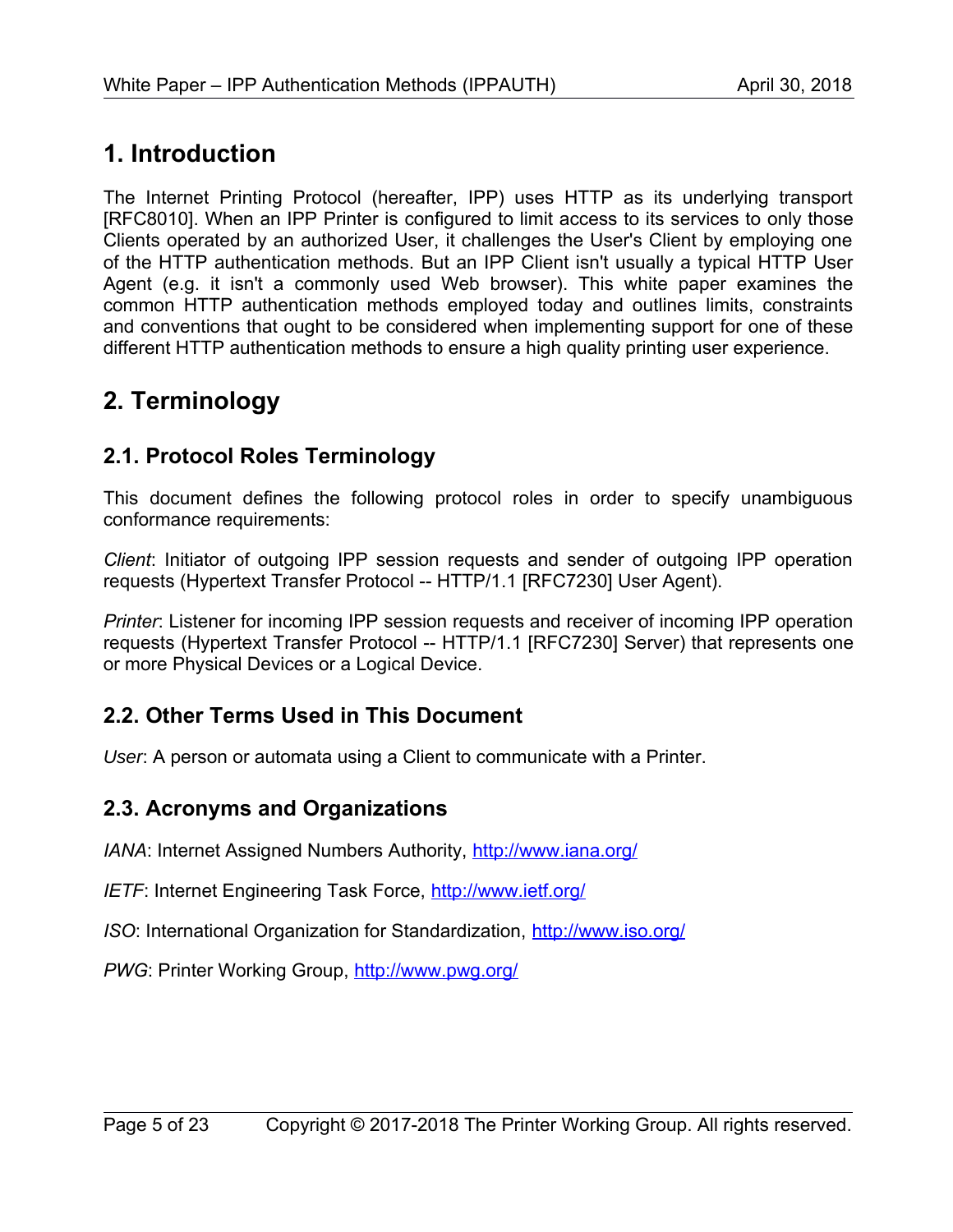# <span id="page-5-1"></span>**3. Overview of IPP Authentication Methods**

This white paper describes how various HTTP based authentication systems integrate into IPP communications between a Client and a Printer. Although the authentication protocols themselves do not need to change to be integrated into IPP communications, the IPP Client is not a Web browser, so some considerations must be made by IPP Client implementors. The "uri-authentication-supported" attribute [\[RFC8011\]](#page-19-2) Printer Description attribute indicates the authentication systems supported by the Printer.

## <span id="page-5-0"></span>**3.1. Client Authentication Methods**

An IPP Printer specifies its supported authentication methods via several IPP attributes. The "uri-authentication-supported" attribute [\[RFC8011\]](#page-19-2) indicates the authentication method used for a corresponding URI in "printer-uri-supported" [\[RFC8011\].](#page-19-2) The "xri-authentication" member attribute of "printer-xri-supported" [\[RFC3380\]](#page-18-0) specifies the same corresponding values, if the Printer implements the "printer-xri-supported" attribute.

A Printer uses the "authenticated identity" or the "most authenticated user" [\[RFC8011\]](#page-19-2) to allow access to capabilities such as operations, resources, and attributes. Authentication is the process of establishing some level of trust that an entity is who or what they are claiming to be.

Each of the authentication method keywords currently registered for "uri-authenticationsupported" is described below, with an accompanying sequence diagram for illustration purposes, as well as a discussion of each method's advantages and shortcomings.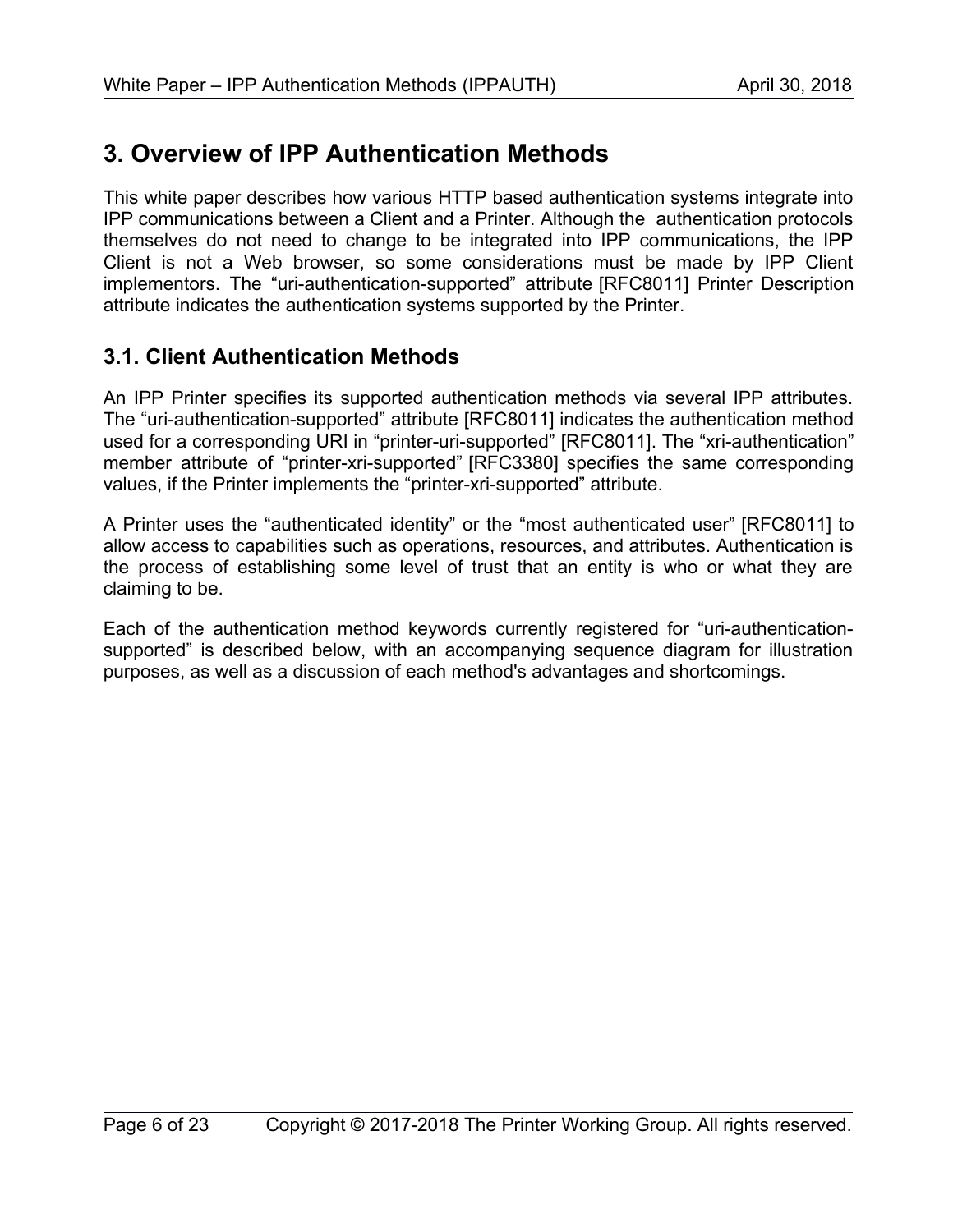#### <span id="page-6-0"></span>**3.1.1. The 'none' IPP Authentication Method**

The 'none' IPP Authentication Method [\[RFC8011\]](#page-19-2) very simply indicates that the receiving Printer is provided no method whatsoever to determine the identity of the User who is operating the Client that is making IPP operation requests. The user name for the operation is assumed to be 'anonymous'.



*Figure 1: Sequence diagram for the 'none' IPP Authentication Method*

This method is not recommended unless the Printer's operator has the objective of providing an anonymous print service. In most cases, the Client SHOULD provide the "requesting-user-name" operation attribute, as described in section [3.1.2.](#page-7-0)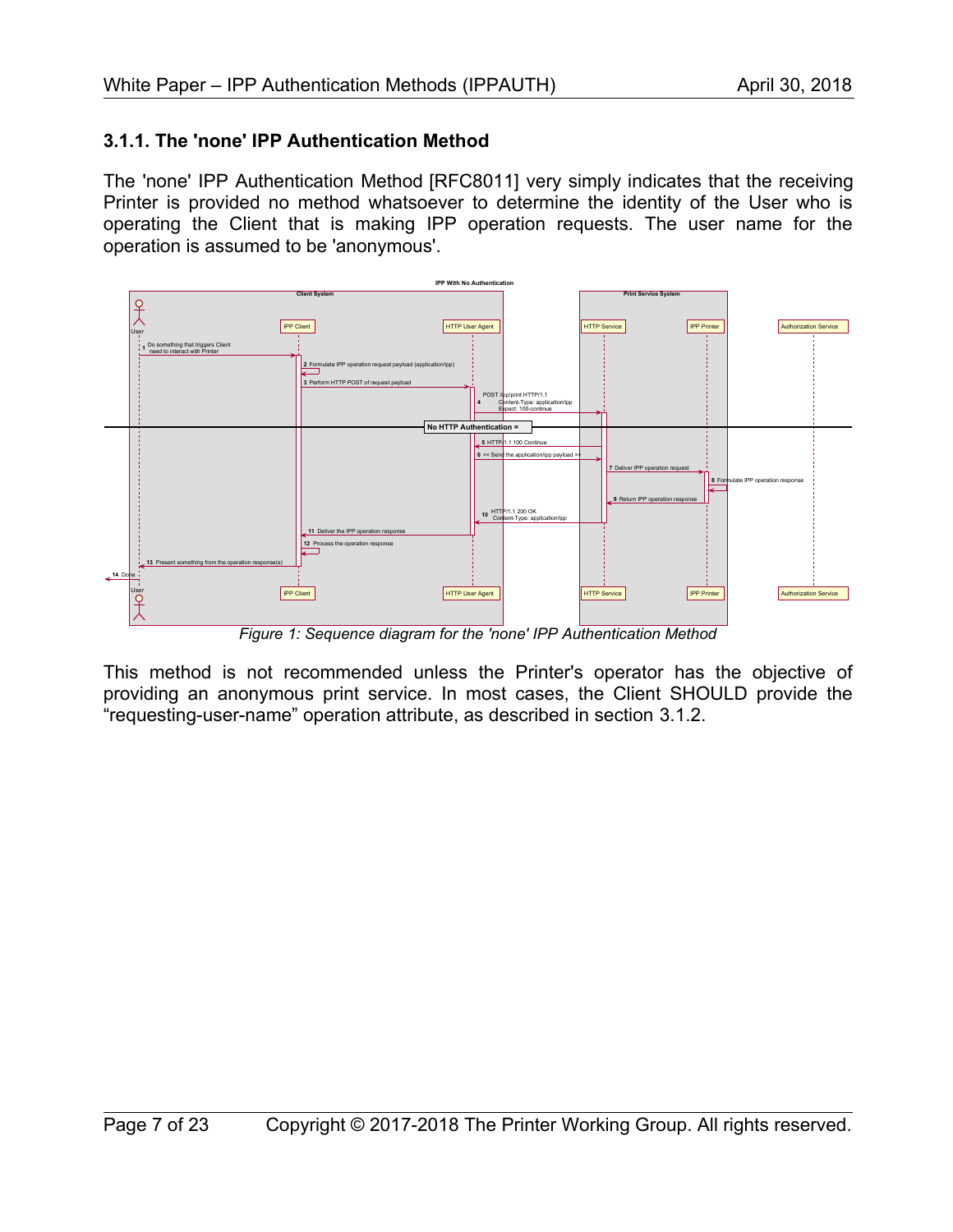#### <span id="page-7-0"></span>**3.1.2. The 'requesting-user-name' IPP Authentication Method**

In the 'requesting-user-name' IPP Authentication Method [\[RFC8011\],](#page-19-2) the Client MUST provides the "requesting-user-name" operation attribute [\[RFC8011\]](#page-19-2) in its IPP operation request. The Printer uses this unauthenticated name as the identity of the actor operating the Client.



*Figure 2: Sequence diagram for the 'requesting-user-name' IPP Authentication Method*

This method is not recommended since there is no actual authentication performed as there is no credential provided to prove the identity claimed in the "requesting-user-name".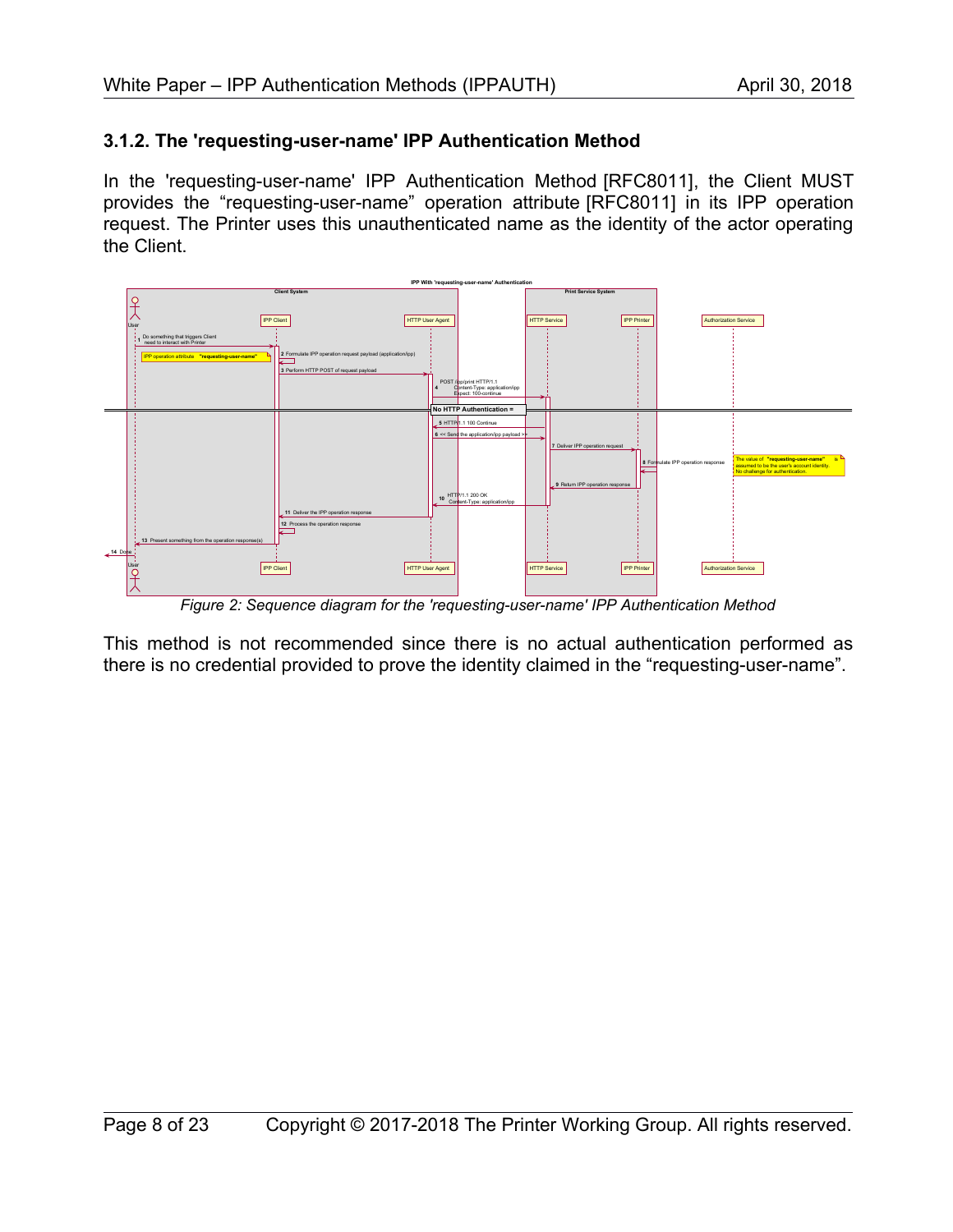#### <span id="page-8-0"></span>**3.1.3. The 'basic' IPP Authentication Method**

The 'basic' IPP Authentication Method uses HTTP Basic authentication scheme [\[RFC7617\].](#page-19-3) It is employed in IPP in much the same way that it is employed in conventional HTTP workflows using a Web browser. When the IPP Client encounters an HTTP 401 Unauthorized response, it evaluates whether it supports the authentication method identified by the value of the "WWW-Authenticated" header in the response. In this case, if it supports 'basic', it will present UI asking the User to provide username and password credentials that may be used to authenticate with the HTTP Server providing access to the IPP Printer. If the HTTP Server successfully authenticates that set of credentials, then the IPP operation request is passed on to the IPP Printer, which responds as usual.



*Figure 3: Sequence diagram for the 'basic' IPP Authentication Method*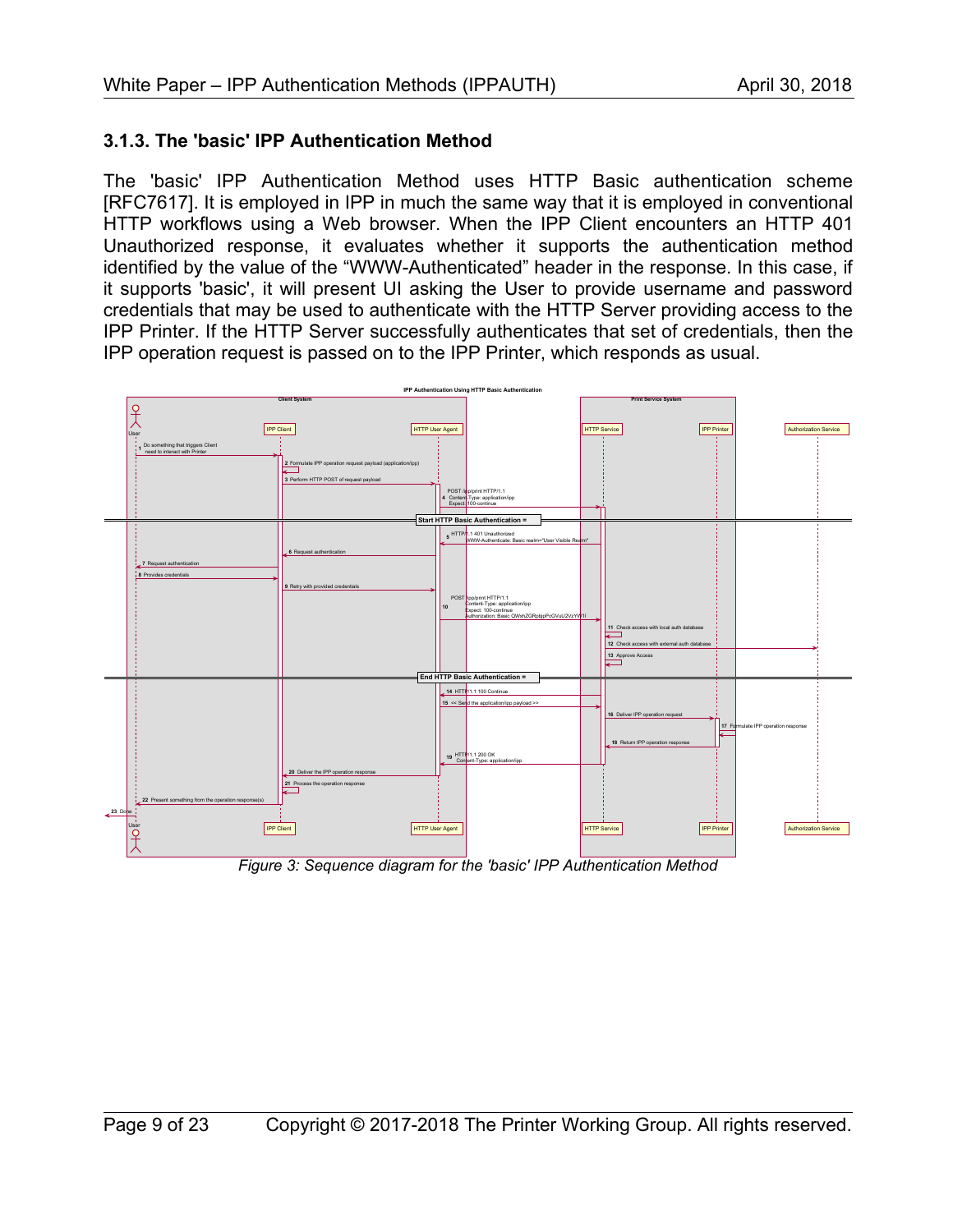#### <span id="page-9-0"></span>**3.1.4. The 'digest' IPP Authentication Method**

The 'digest' IPP Authentication method uses the HTTP Digest authentication scheme [\[RFC7616\].](#page-19-4) It is employed in IPP in much the same way that it is employed in conventional HTTP workflows using a Web browser; when the IPP Client encounters an HTTP 401 Unauthorized response, it evaluates whether it supports the authentication method identified by the value of the "WWW-Authenticated" header in the response. In this case, if it supports 'digest', it will present UI asking the User to provide username and password credentials that may be used to authenticate with the HTTP Server providing access to the IPP Printer. If the HTTP Server successfully authenticates that set of credentials, then the IPP operation request is passed on to the IPP Printer, which responds as usual.



*Figure 4: Sequence diagram for the 'digest' IPP Authentication Method*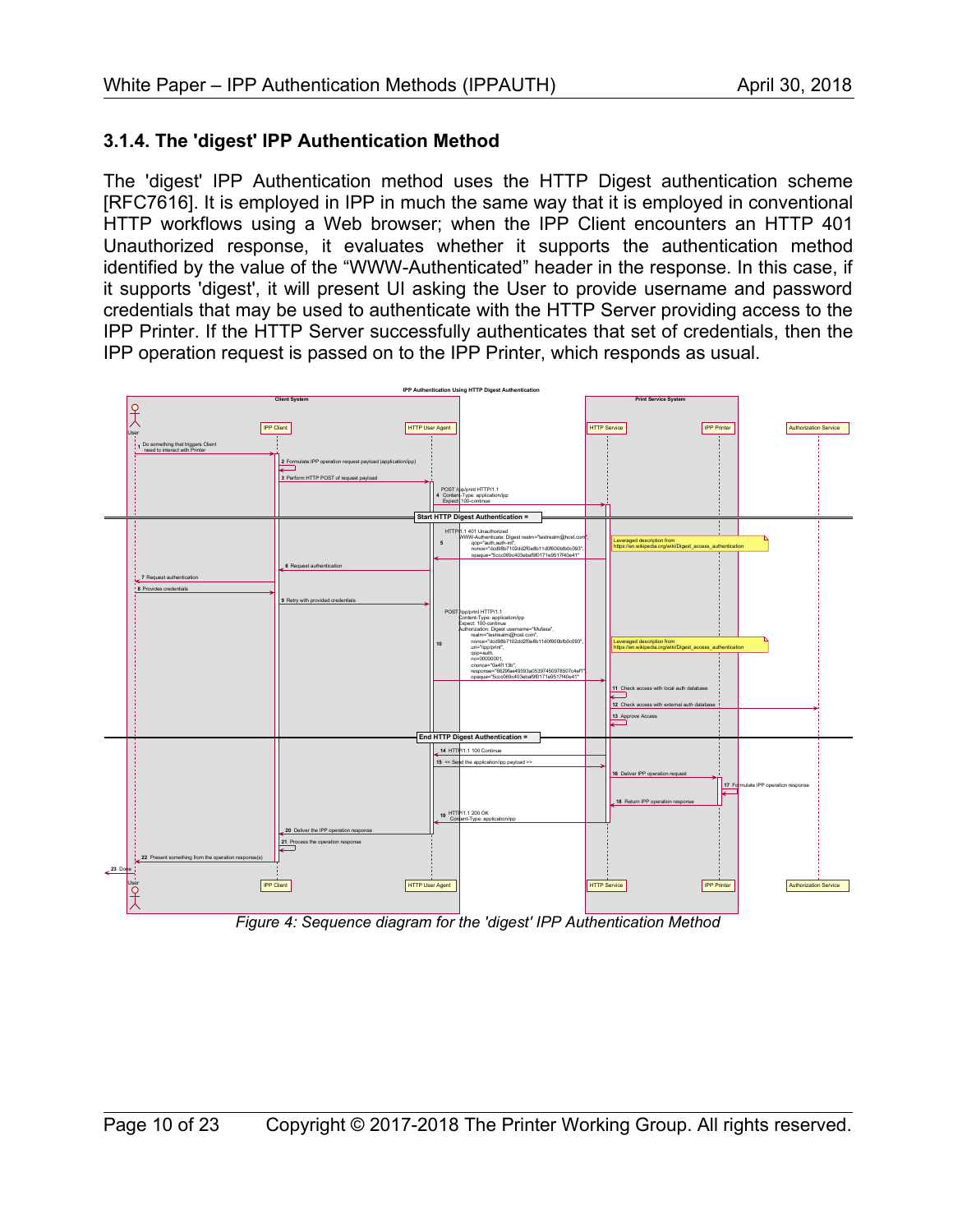#### <span id="page-10-0"></span>**3.1.5. The 'negotiate' IPP Authentication Method**

The 'negotiate' IPP Authentication method uses the HTTP Negotiate authentication scheme [\[RFC4559\].](#page-18-1)



*Figure 5: Sequence diagram for the 'negotiate' IPP Authentication Method*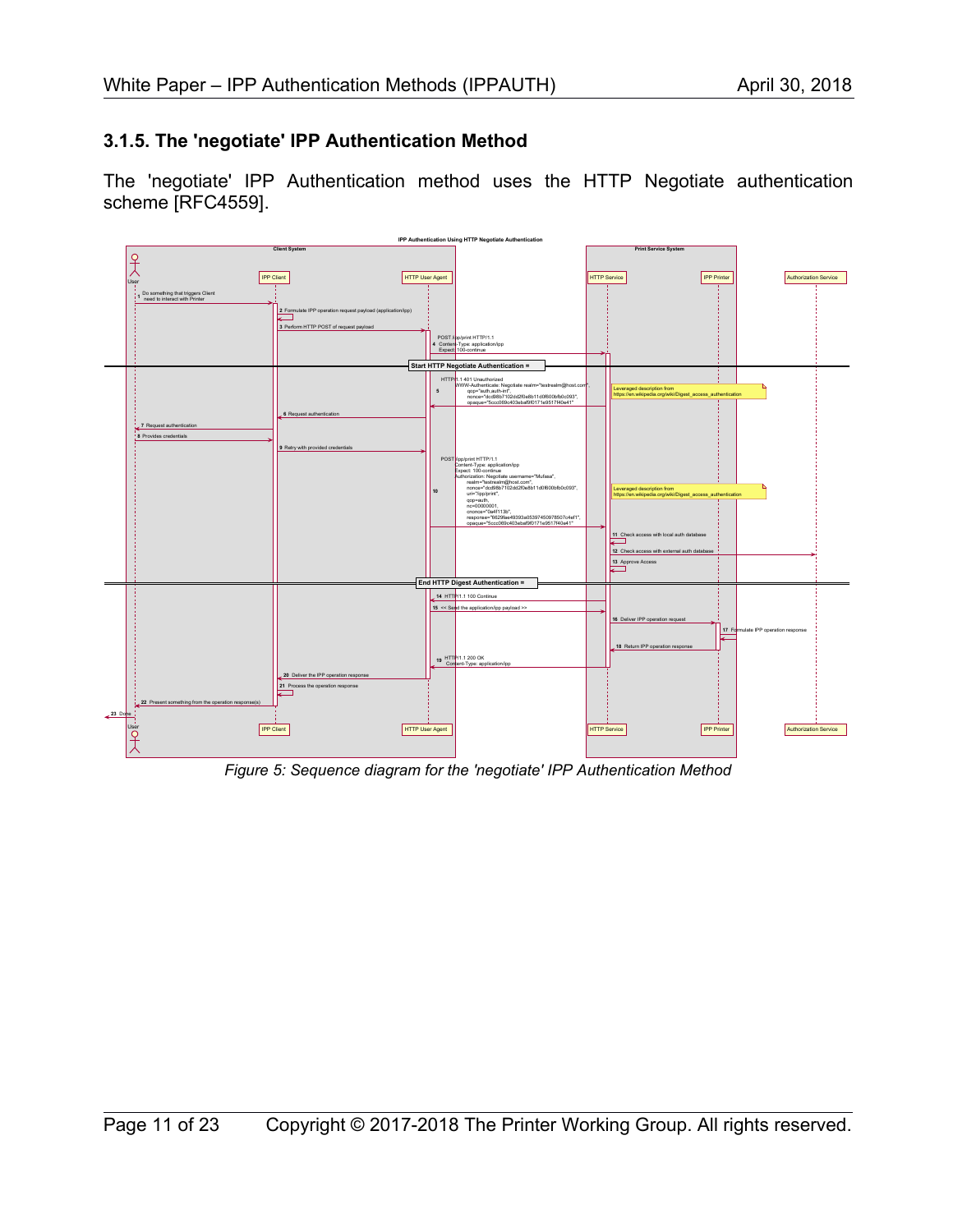#### <span id="page-11-0"></span>**3.1.6. The 'oauth' IPP Authentication Method**

The 'oauth' IPP Authentication method uses the OAuth2 authentication scheme [\[RFC6749\]](#page-18-2) [\[RFC6749\]](#page-18-2) and the OAuth2 Bearer Token [\[RFC6750\].](#page-19-5) A conventional OAuth2 authentication workflow integrated into an IPP Print flow is described in [Error: Reference](#page-11-1) [source not found.](#page-11-1)

<span id="page-11-1"></span>

*Figure 6: Sequence diagram for the 'oauth' IPP Authentication Method*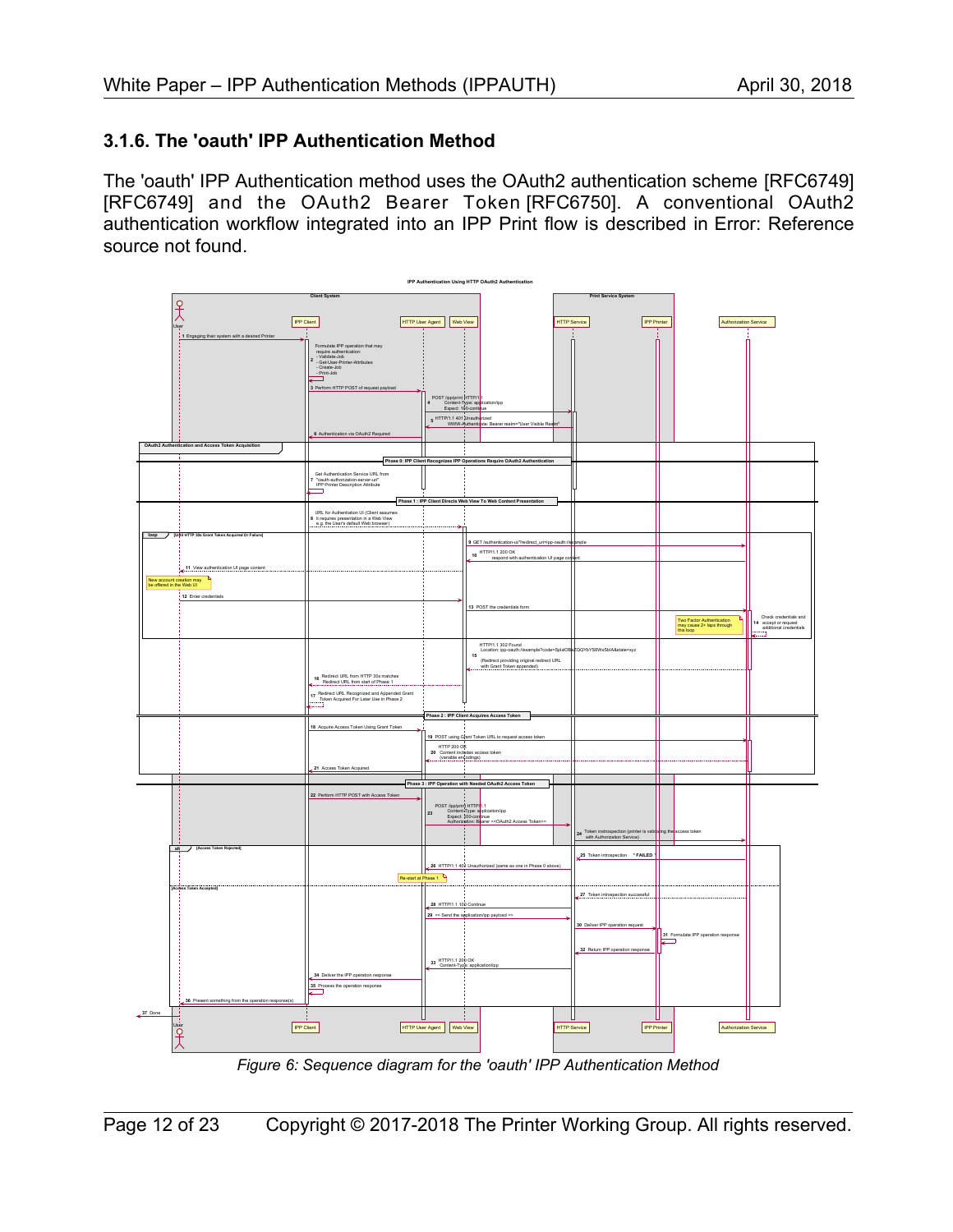In the OAuth2 process, the user experience for servicing the authentication challenge is commonly provided by "web content" (HTML etc.) presented in a "web view" (embeddable web browser). Since this can be awkward or disorienting in a print workflow, a hybrid of 'oauth' and 'basic' or 'digest' can be employed, as outlined in [Figure 7.](#page-12-0)



<span id="page-12-0"></span>*Figure 7: Sequence diagram for the hybrid 'oauth' / 'digest' IPP Authentication Method*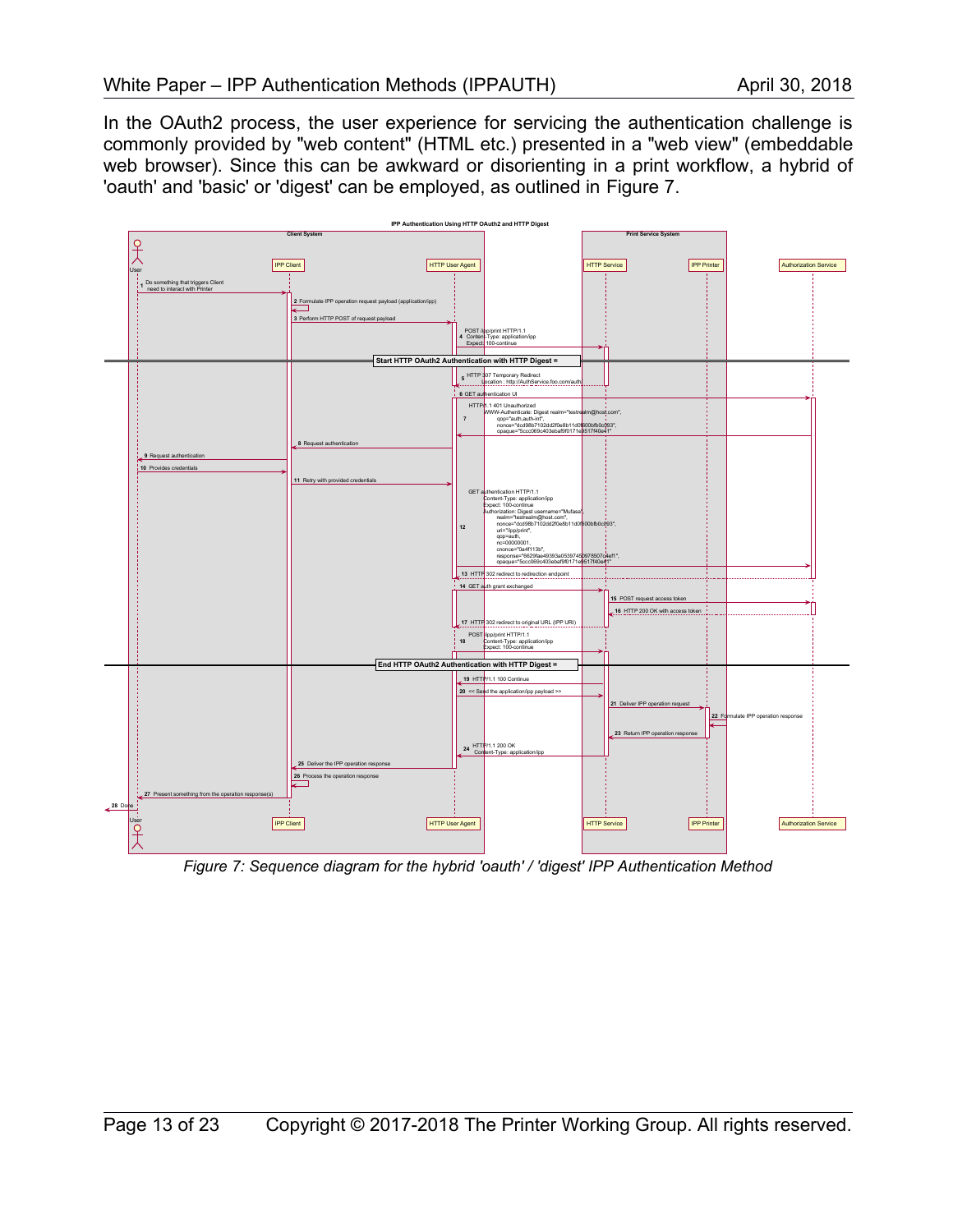#### <span id="page-13-0"></span>**3.1.7. X.509 Certificate Authentication Via TLS**

Client X.509 certificate authentication in an HTTP session is achieved using the client authentication facilities of Transport Layer Security (TLS) [\[RFC5246\],](#page-18-3) the commonly used protocol for encrypting an HTTP or IPP connection [\[RFC8010\]](#page-19-0)[\[RFC8011\].](#page-19-2) In this



*Figure 8: Sequence diagram for X.509 Certificate Authentication Via TLS*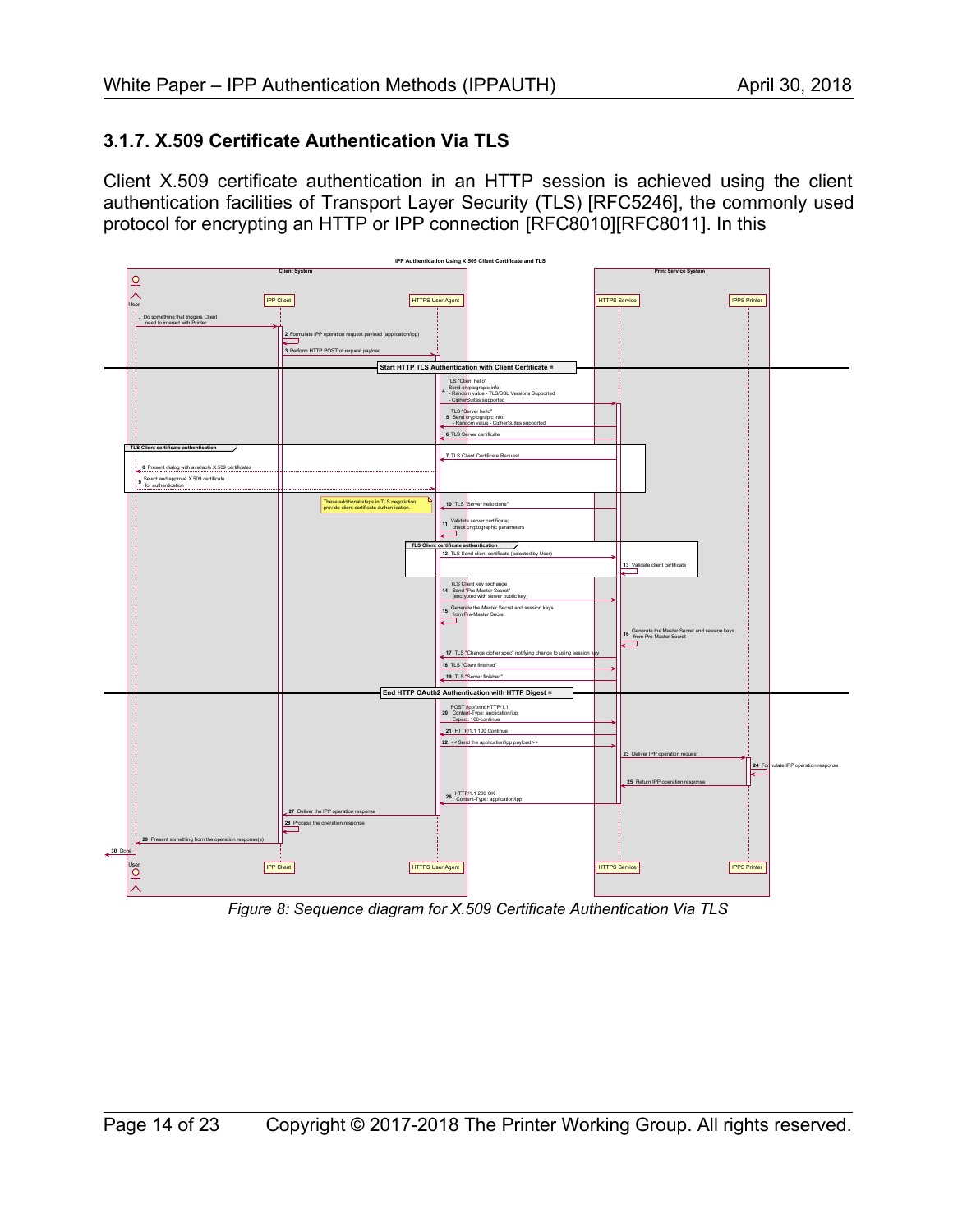# <span id="page-14-7"></span>**4. Implementation Recommendations**

Provide possible technical solutions/approaches in this section. Include pros and cons for each technical solution or approach. Include references to specific protocols and/or data models when appropriate. Include mapping and gateway considerations when appropriate.

## <span id="page-14-6"></span>**4.1. Client Implementation Recommendations**

#### <span id="page-14-5"></span>**4.1.1. General Recommendations**

A Client SHOULD limit the number of additional windows presented to the user during the course of an authentication workflow, to avoid causing a fragmented, disruptive user experience.

#### <span id="page-14-4"></span>**4.1.2. Handling Authentication Failure**

If a Printer rejects authentication credentials provided by a Client in response to an authentication challenge following an IPP operation request, the Printer MAY return an IPP operation response. If it does not, and the connection is left open, it SHOULD treat the connection the same way it handles a stalled connection, and close it after a reasonably brief amount of time.

#### <span id="page-14-3"></span>**4.1.3. OAuth2 Recommendations**

The OAuth2 authorization service may have a complicated user presentation. If possible, select a presentation alternative that is the least complicated or the most similar to the user experience provided for older authentication methods (HTTP Basic or HTTP Digest) that may be more familiar to the user.

### <span id="page-14-2"></span>**4.2. Printer Implementation Recommendations**

#### <span id="page-14-1"></span>**4.2.1. Handling Authentication Failure**

If a Printer receives an IPP operation request, challenges the Client for authentication, and the authentication process fails, the Printer SHOULD send an appropriate IPP operation response indicating the cause of the failure.

#### <span id="page-14-0"></span>**4.2.2. OAuth2 Recommendations**

To align with existing Client authentication user experience for HTTP Basic or HTTP Digest authentication, the OAuth2 Authentication Server SHOULD use HTTP Basic or HTTP Digest authentication rather than presenting an authentication dialog page using its own web content. If that isn't practical, an OAuth2 Authorization Service used in an IPP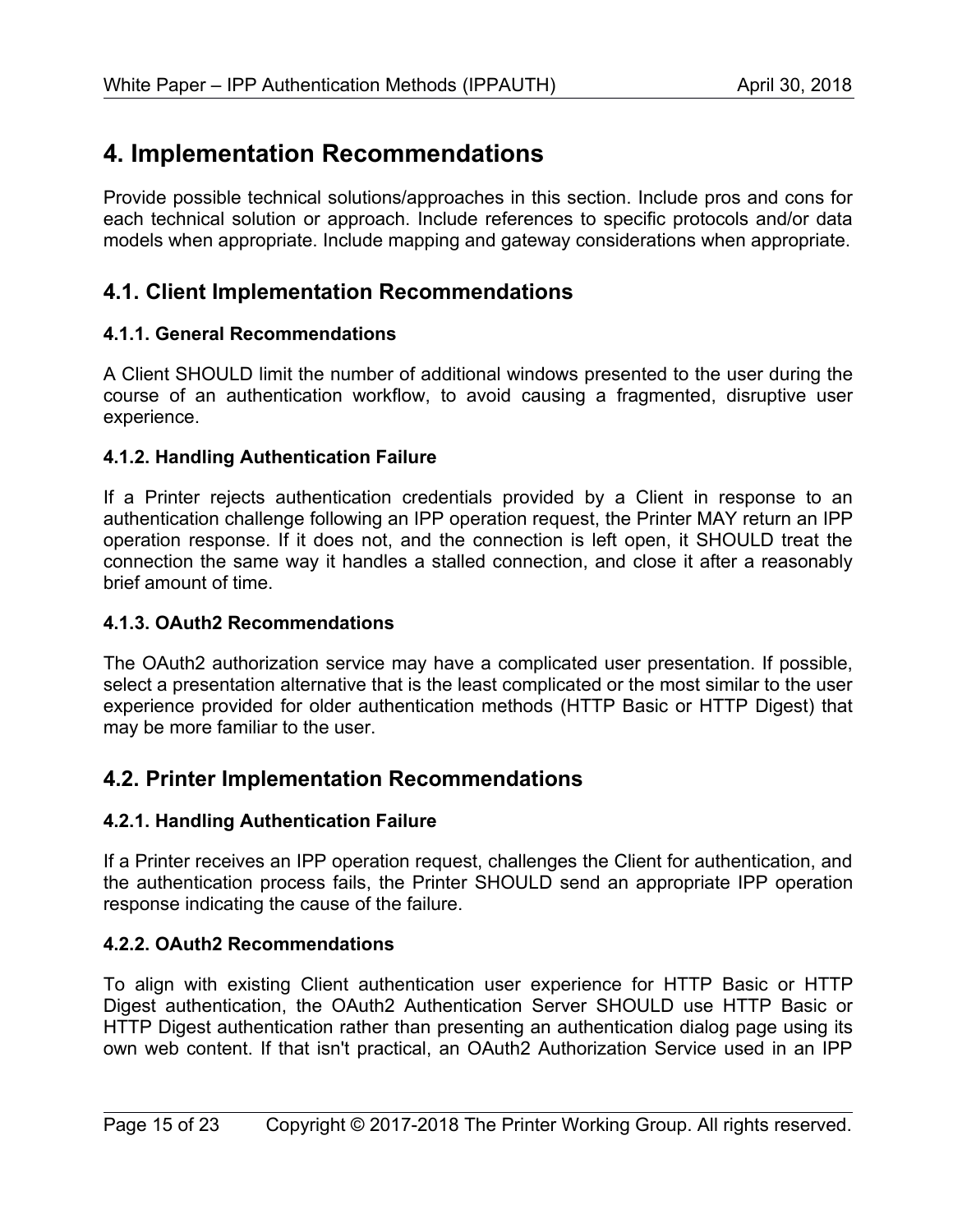printing workflow SHOULD direct a Client to an authentication page that facilitates an appropriate presentation on even limited Client systems such as smart phones.

# <span id="page-15-2"></span>**5. Internationalization Considerations**

For interoperability and basic support for multiple languages, conforming implementations MUST support the Universal Character Set (UCS) Transformation Format -- 8 bit (UTF-8) [\[RFC3629\]](#page-18-6) encoding of Unicode [\[UNICODE\]](#page-19-11) [\[ISO10646\]](#page-18-5) and the Unicode Format for Network Interchange [\[RFC5198\].](#page-18-4)

Implementations of this specification SHOULD conform to the following standards on processing of human-readable Unicode text strings, see:

- Unicode Bidirectional Algorithm [\[UAX9\]](#page-19-10)  left-to-right, right-to-left, and vertical
- Unicode Line Breaking Algorithm [\[UAX14\]](#page-19-9)  character classes and wrapping
- Unicode Normalization Forms [\[UAX15\]](#page-19-8)  especially NFC for [\[RFC5198\]](#page-18-4)
- Unicode Text Segmentation [\[UAX29\]](#page-19-7)  grapheme clusters, words, sentences
- Unicode Identifier and Pattern Syntax [\[UAX31\]](#page-19-6)  identifier use and normalization
- Unicode Collation Algorithm [\[UTS10\]](#page-20-8)  sorting
- Unicode Locale Data Markup Language [\[UTS35\]](#page-20-7)  locale databases

Implementations of this specification are advised to also review the following informational documents on processing of human-readable Unicode text strings:

- Unicode Character Encoding Model [\[UTR17\]](#page-20-6)  multi-layer character model
- Unicode in XML and other Markup Languages [\[UTR20\]](#page-20-5)  XML usage
- Unicode Character Property Model [\[UTR23\]](#page-20-4)  character properties
- Unicode Conformance Model [\[UTR33\]](#page-20-3)  Unicode conformance basis

# <span id="page-15-1"></span>**6. Security Considerations**

### <span id="page-15-0"></span>**6.1. Human-readable Strings**

Implementations of this specification SHOULD conform to the following standard on processing of human-readable Unicode text strings, see: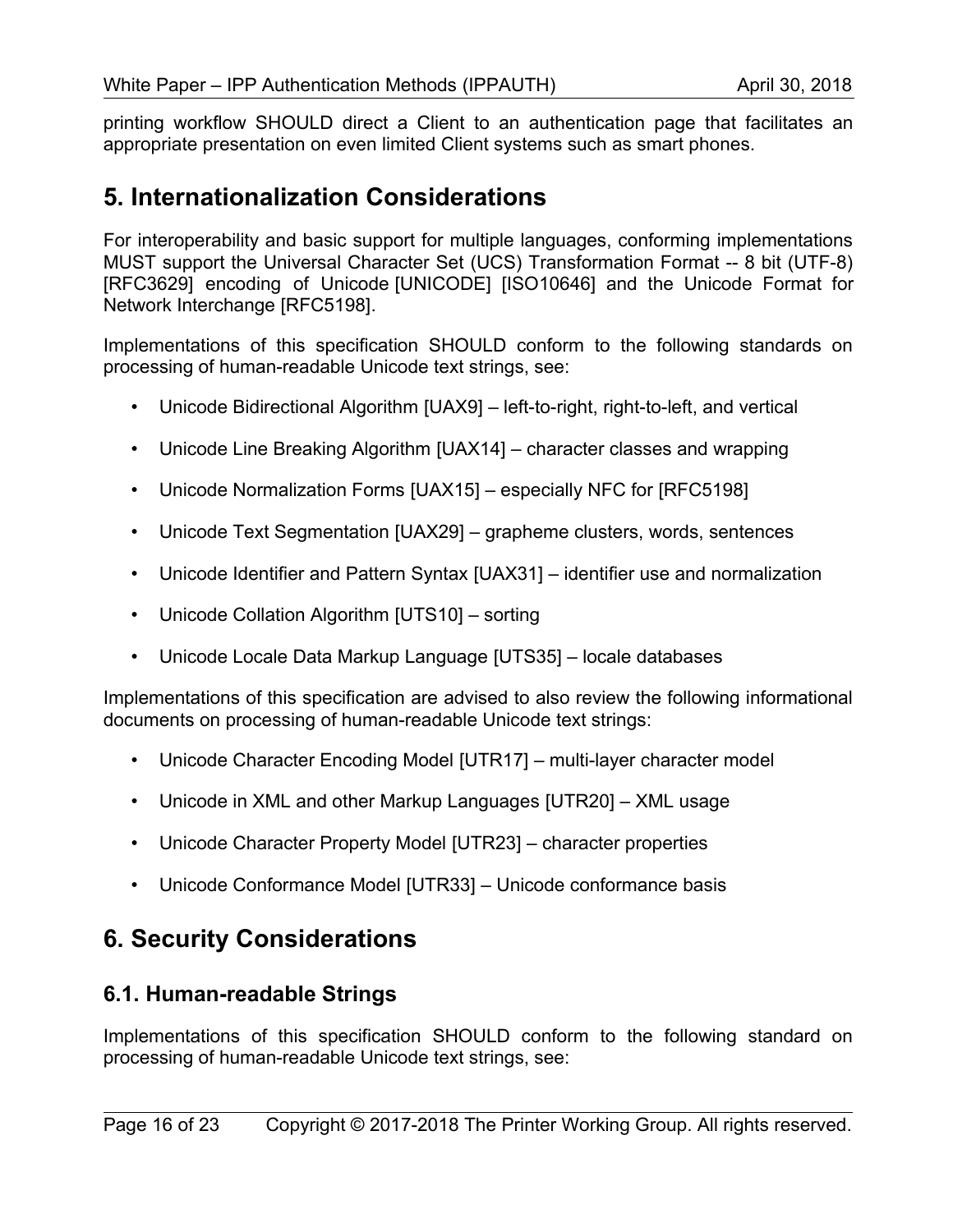• Unicode Security Mechanisms [\[UTS39\]](#page-20-10) – detecting and avoiding security attacks

Implementations of this specification are advised to also review the following informational document on processing of human-readable Unicode text strings:

• Unicode Security FAQ [\[UNISECFAQ\]](#page-20-9) – common Unicode security issues

## <span id="page-16-1"></span>**6.2. Client Security Considerations**

An IPP Client SHOULD follow these recommendations:

- 1. A Client SHOULD securely store at rest any personally identifiable information (PII) and authentication credentials such as passwords.
- 2. A Client SHOULD only respond to an authentication challenge over a secure connection (TLS) [\[RFC8010\]](#page-19-0)[\[RFC8011\]](#page-19-2) unless TLS is not supported over that transport (e.g. IPP USB).
- 3. A Client SHOULD validate the identity of the Printer by whatever means are available for that connection type. If the connection is secured via TLS [\[RFC8010\],](#page-19-0) the Client SHOULD validate the server's TLS certificate, match it to the originating host, and cross-check it to match the host name or IP address in the IPP URI for the target Printer. If the connection is not secured via TLS, other means may be needed.
- 4. A Client SHOULD provide a means to allow the User to examine a Printer's provided identity.
- 5. A Client SHOULD provide one or more means of notification when it is engaging with a previously encountered Printer whose identity has changed.
- 6. OAuth2 Considerations
	- 1. The recommendations in "Proof Key for Code Exchange by OAuth Public Clients" [\[RFC7636\]](#page-19-13) SHOULD be followed, since the threats described therein has been observed in practice.
	- 2. The recommendations in "OAuth 2 for Native Apps" [\[RFC8252\]](#page-19-12) should be followed if the print system provides its own user interface presentation and controls for handling the OAuth2 authentication steps, to mitigate the risks described therein.

## <span id="page-16-0"></span>**6.3. Printer Security Considerations**

An IPP Printer: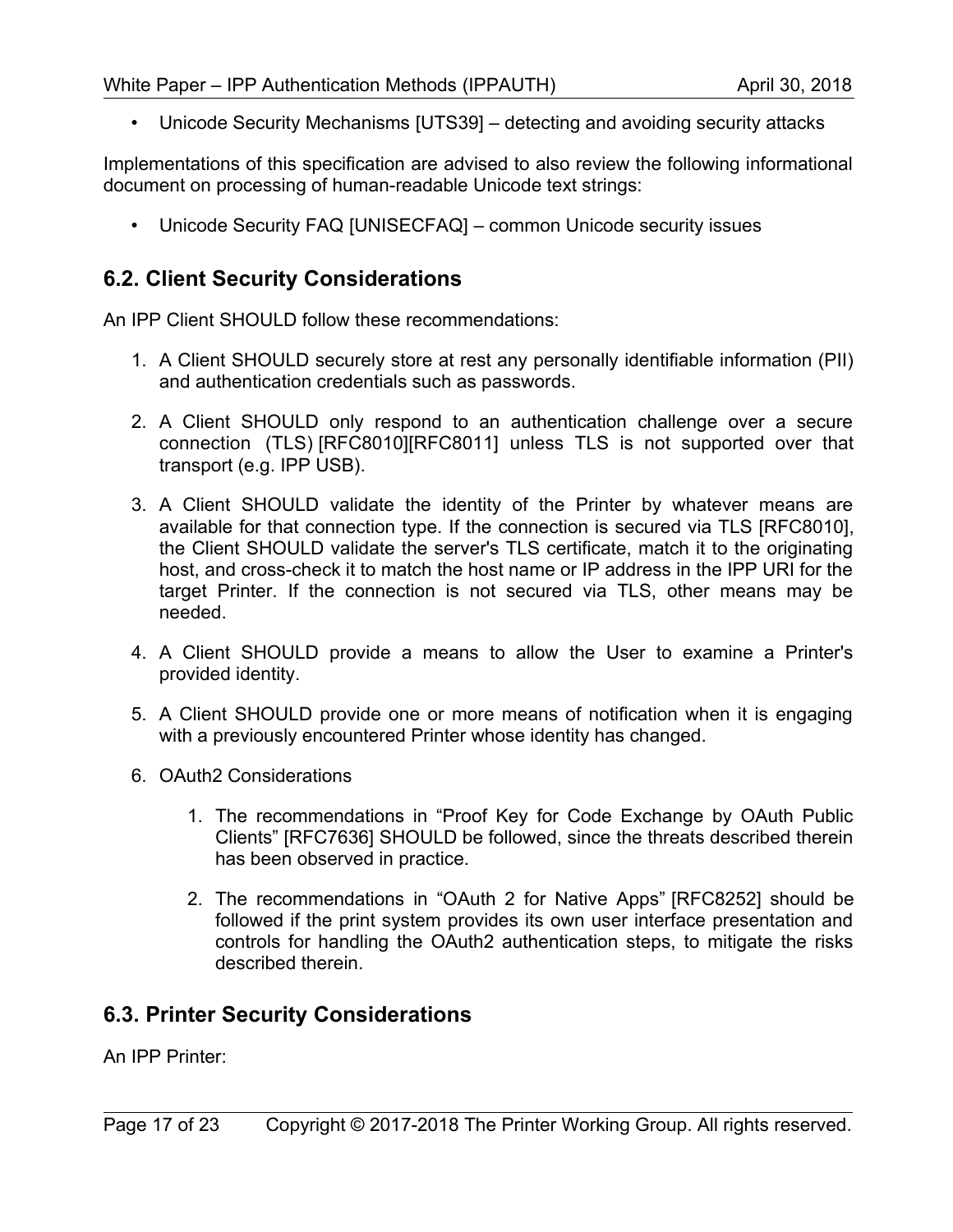- 1. SHOULD securely store at rest any personally identifiable information (PII) and authentication credentials such as passwords that are local to the Printer.
- 2. SHOULD only challenge a Client for authentication over a secure connection (TLS) [\[RFC8010\]](#page-19-0)[\[RFC8011\]](#page-19-2) unless TLS is not supported over that transport (e.g. IPP USB).
- 3. SHOULD support User-provisioned X.509 certificates:
	- 1. The certificate persists across power cycles
	- 2. The certificate MUST NOT be automatically renewed or replaced
	- 3. The certificate has a maximum expiration of 1 year from the date of issuance
- 4. SHOULD support self-generated self-signed X.509 certificates:
	- 1. The certificate persists across power cycles
	- 2. The certificate has a minimum default expiration of 5 years from the date of issuance / generation
	- 3. The certificate is automatically renewed (regenerated), using a new private key if the previous certificate has expired
	- 4. The certificate is generated using the mDNS, DHCP and/or manually-configured DNS hostname(s) and regenerated whenever these change
	- 5. The Printer MUST be able to generate RSA certificates with a key length of 2048 bits using SHA-256 hash
	- 6. The Printer SHOULD be able to generate ECDSA certificates using the secp256r1(P-256), secp384r1 (P-384), or secp521r1 (P-521) curves and a SHA-256 hash.
	- 7. The Printer MUST NOT generate self-signed certificates using a SHA-1 hash

# <span id="page-17-1"></span>**7. References**

#### <span id="page-17-0"></span>**7.1. Normative References**

[IANA-HTTP-AUTH] Hypertext Transfer Protocol (HTTP) Authentication Scheme Registry, Internet Assigned Numbers Authority, [https://www.iana.org/assignments/http-authschemes/http](https://www.iana.org/assignments/http-authschemes/http-authschemes.xml)[authschemes.xml](https://www.iana.org/assignments/http-authschemes/http-authschemes.xml)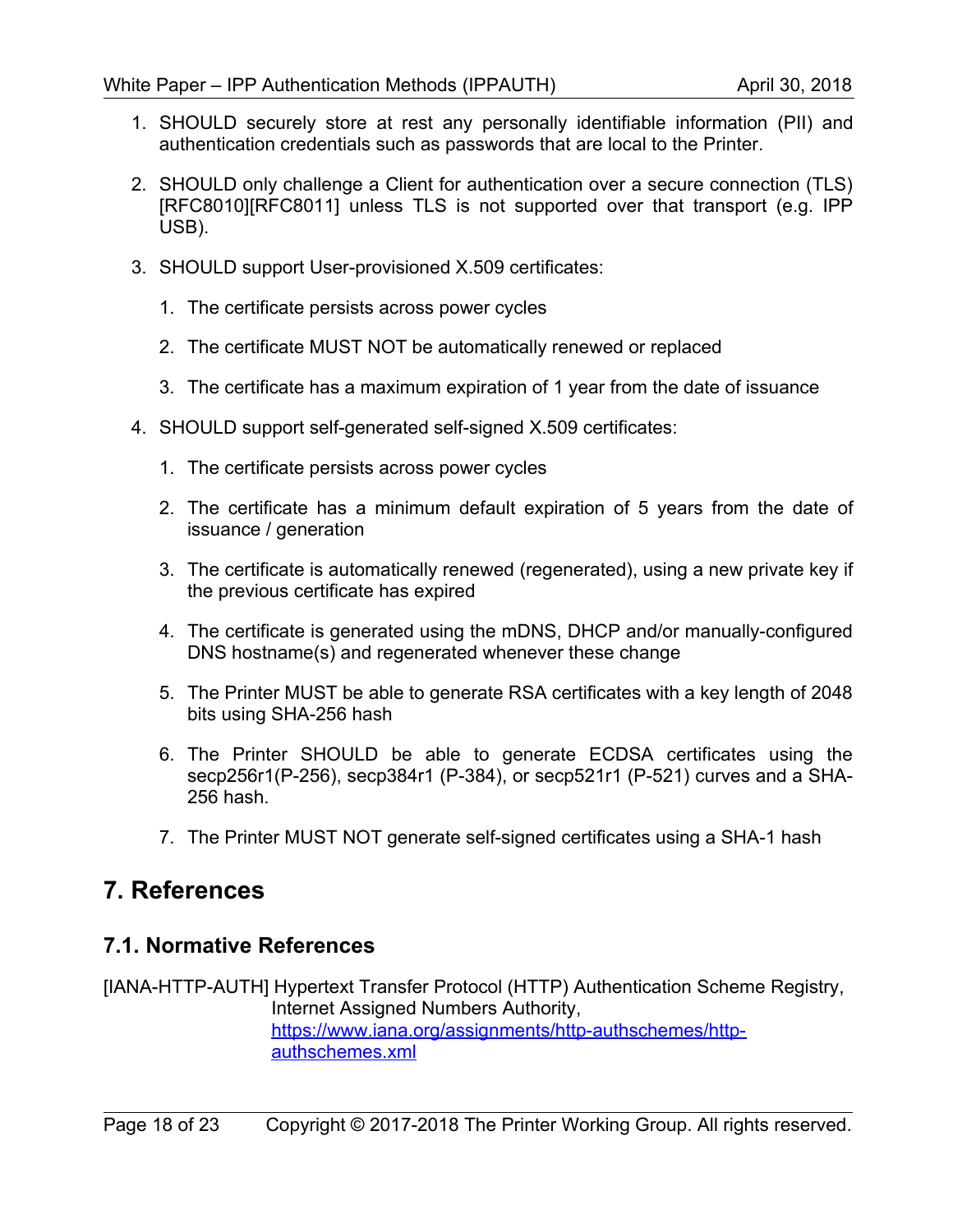<span id="page-18-5"></span>

| $[ISO10646]$ | "Information technology -- Universal Coded Character Set (UCS)", |
|--------------|------------------------------------------------------------------|
|              | ISO/IEC 10646:2011                                               |

- [PWG5100.12] R. Bergman, H. Lewis, I. McDonald, M. Sweet, "IPP Version 2.0, 2.1, and 2.2", PWG 5100.12-2015, October 2015, <http://ftp.pwg.org/pub/pwg/standards/std-ipp20-20151030-5100.12.pdf>
- [PWG5100.13] M. Sweet, I. McDonald, P. Zehler, "IPP: Job and Printer Extensions Set 3 (JPS3)", PWG 5100.13-2012, July 2012, [http://ftp.pwg.org/pub/pwg/candidates/cs-ippjobprinterext3v10-](http://ftp.pwg.org/pub/pwg/candidates/cs-ippjobprinterext3v10-20120727-5100.13.pdf) [20120727-5100.13.pdf](http://ftp.pwg.org/pub/pwg/candidates/cs-ippjobprinterext3v10-20120727-5100.13.pdf)
- [PWG5100.14] M. Sweet, I. McDonald, A. Mitchell, J. Hutchings, "IPP Everywhere", 5100.14-2013, January 2013, [http://ftp.pwg.org/pub/pwg/candidates/cs-ippeve10-20130128-](http://ftp.pwg.org/pub/pwg/candidates/cs-ippeve10-20130128-5100.14.pdf) [5100.14.pdf](http://ftp.pwg.org/pub/pwg/candidates/cs-ippeve10-20130128-5100.14.pdf)
- [PWG5100.19] S. Kennedy, "IPP Implementor's Guide v2.0", PWG 5100.19-2015, August 2015, [http://ftp.pwg.org/pub/pwg/candidates/cs-ippig20-](http://ftp.pwg.org/pub/pwg/candidates/cs-ippig20-20150821-5100.19.pdf) [20150821-5100.19.pdf](http://ftp.pwg.org/pub/pwg/candidates/cs-ippig20-20150821-5100.19.pdf)
- [PWG5100.SYSTEM] I. McDonald, M. Sweet, "IPP System Service v1.0", PWG 5100.SYSTEM, TBD, [https://ftp.pwg.org/pub/pwg/ipp/wd/wd](https://ftp.pwg.org/pub/pwg/ipp/wd/wd-ippsystem10-20180425.pdf)[ippsystem10-20180425.pdf](https://ftp.pwg.org/pub/pwg/ipp/wd/wd-ippsystem10-20180425.pdf)
- [RFC2817] R. Khare, S. Lawrence, "Upgrading to TLS Within HTTP/1.1", RFC 2817, May 2000,<https://www.ietf.org/rfc/rfc2817.txt>
- <span id="page-18-0"></span>[RFC3380] T. Hastings, R. Herriot, C. Kugler, H. Lewis, "Internet Printing Protocol (IPP): Job and Printer Set Operations", RFC 3380, September 2002, <https://www.ietf.org/rfc/rfc3380.txt>
- <span id="page-18-6"></span>[RFC3629] F. Yergeau, "UTF-8, a transformation format of ISO 10646", RFC 3629, November 2003,<https://www.ietf.org/rfc/rfc3629.txt>
- <span id="page-18-1"></span>[RFC4559] K. Jaganathan, L. Zhu, J. Brezak, "SPNEGO-based Kerberos and NTLM HTTP Authentication in Microsoft Windows", RFC 4559, June 2006,<https://www.ietf.org/rfc/rfc4559.txt>
- <span id="page-18-4"></span>[RFC5198] J. Klensin, M. Padlipsky, "Unicode Format for Network Interchange", RFC 5198, March 2008,<https://www.ietf.org/rfc/rfc5198.txt>
- <span id="page-18-3"></span>[RFC5246] T. Dierks, E. Rescorla, "The Transport Layer Security (TLS) Protocol Version 1.2", August 2008,<https://www.ietf.org/rfc/rfc5246.txt>
- <span id="page-18-2"></span>[RFC6749] D. Hardt, Ed., "The OAuth 2.0 Authorization Framework", RFC 6749, October 2012,<https://www.ietf.org/rfc/rfc6749.txt>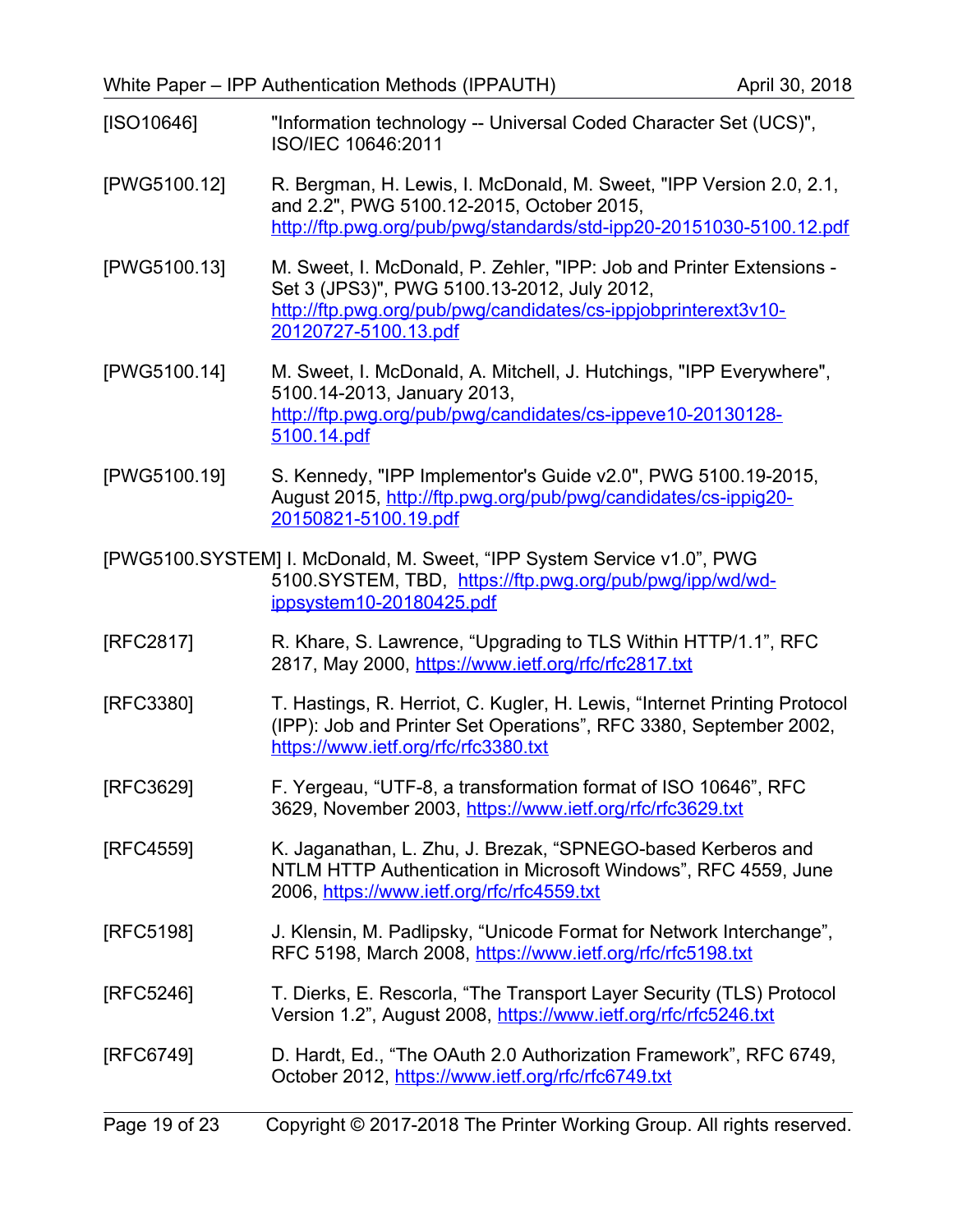<span id="page-19-13"></span><span id="page-19-12"></span><span id="page-19-11"></span><span id="page-19-10"></span><span id="page-19-9"></span><span id="page-19-8"></span><span id="page-19-7"></span><span id="page-19-6"></span><span id="page-19-5"></span><span id="page-19-4"></span><span id="page-19-3"></span><span id="page-19-2"></span><span id="page-19-1"></span><span id="page-19-0"></span>

| [RFC6750] | M. Jones, D. Hardt, "The OAuth 2.0 Authorization Framework: Bearer<br>Token Usage", RFC 6750, October 2012,<br>https://www.ietf.org/rfc/rfc6750.txt                   |
|-----------|-----------------------------------------------------------------------------------------------------------------------------------------------------------------------|
| [RFC7230] | R. Fielding, J. Reschke, "Hypertext Transfer Protocol (HTTP/1.1):<br>Message Syntax and Routing", RFC 7230, June 2014,<br>https://www.ietf.org/rfc/rfc7230.txt        |
| [RFC7616] | R. Shekh-Yusef, D. Ahrens, S. Bremer, "HTTP Digest Access<br>Authentication", RFC 7616, September 2015,<br>https://www.ietf.org/rfc/rfc7616.txt                       |
| [RFC7617] | J. Reschke, "The 'Basic' HTTP Authentication Scheme", RFC 7617,<br>September 2015, https://www.ietf.org/rfc/rfc7617.txt                                               |
| [RFC7636] | N. Sakimura, Ed., J. Bradley, N. Agarwal, "Proof Key for Code<br>Exchange by OAuth Public Clients", RFC 7636, September 2015,<br>https://www.ietf.org/rfc/rfc7636.txt |
| [RFC8010] | M. Sweet, I. McDonald, "Internet Printing Protocol/1.1: Encoding and<br>Transport", RFC 8010, January 2017,<br>https://www.ietf.org/rfc/rfc8010.txt                   |
| [RFC8011] | M. Sweet, I. McDonald, "Internet Printing Protocol/1.1: Model and<br>Semantics", RFC 8011, January 2017,<br>https://www.ietf.org/rfc/rfc8011.txt                      |
| [RFC8252] | W. Denniss, J. Bradley, "OAuth 2.0 for Native Apps", RFC 8252,<br>October 2017, https://www.ietf.org/rfc/rfc8252.txt                                                  |
| [UAX9]    | Unicode Consortium, "Unicode Bidirectional Algorithm", UAX#9, May<br>2016, http://www.unicode.org/reports/tr9                                                         |
| [UAX14]   | Unicode Consortium, "Unicode Line Breaking Algorithm", UAX#14,<br>June 2016, http://www.unicode.org/reports/tr14                                                      |
| [UAX15]   | Unicode Consortium, "Normalization Forms", UAX#15, February 2016,<br>http://www.unicode.org/reports/tr15                                                              |
| [UAX29]   | Unicode Consortium, "Unicode Text Segmentation", UAX#29, June<br>2016, http://www.unicode.org/reports/tr29                                                            |
| [UAX31]   | Unicode Consortium, "Unicode Identifier and Pattern Syntax",<br>UAX#31, May 2016, http://www.unicode.org/reports/tr31                                                 |
| [UNICODE] | The Unicode Consortium, "Unicode® 10.0.0", June 2017,<br>http://unicode.org/versions/Unicode10.0.0/                                                                   |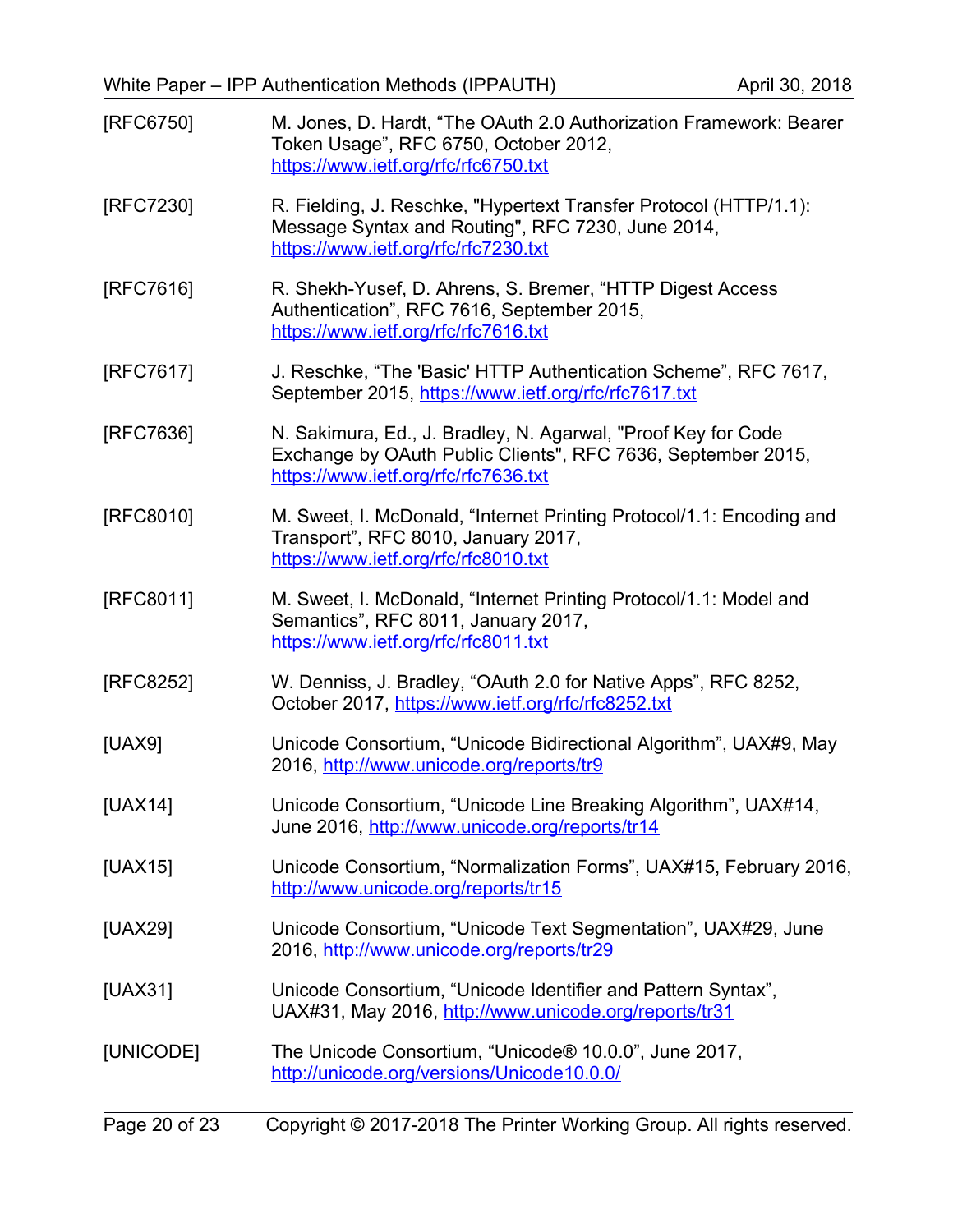<span id="page-20-8"></span><span id="page-20-7"></span>

| [UTS10] | Unicode Consortium, "Unicode Collation Algorithm", UTS#10, May<br>2016, http://www.unicode.org/reports/tr10             |
|---------|-------------------------------------------------------------------------------------------------------------------------|
| [UTS35] | Unicode Consortium, "Unicode Locale Data Markup Language",<br>UTS#35, October 2016, http://www.unicode.org/reports/tr35 |
| [UTS39] | Unicode Consortium, "Unicode Security Mechanisms", UTS#39, June<br>2016, http://www.unicode.org/reports/tr39            |

#### <span id="page-20-10"></span><span id="page-20-1"></span>**7.2. Informative References**

<span id="page-20-9"></span><span id="page-20-6"></span><span id="page-20-5"></span>

| [UNISECFAQ] | Unicode Consortium "Unicode Security FAQ", November2016,<br>http://www.unicode.org/fag/security.html                         |
|-------------|------------------------------------------------------------------------------------------------------------------------------|
| [UTR17]     | Unicode Consortium "Unicode Character Encoding Model", UTR#17,<br>November 2008, http://www.unicode.org/reports/tr17         |
| [UTR20]     | Unicode Consortium "Unicode in XML and other Markup Languages",<br>UTR#20, January 2013, http://www.unicode.org/reports/tr20 |
| [UTR23]     | Unicode Consortium "Unicode Character Property Model", UTR#23,<br>May 2015, http://www.unicode.org/reports/tr23              |
| [UTR33]     | Unicode Consortium "Unicode Conformance Model", UTR#33,<br>November 2008, http://www.unicode.org/reports/tr33                |

# <span id="page-20-4"></span><span id="page-20-3"></span><span id="page-20-0"></span>**8. Authors' Addresses**

Primary authors:

Smith Kennedy HP Inc. 11311 Chinden Blvd. Boise ID 83714 [smith.kennedy@hp.com](mailto:smith.kennedy@hp.com)

<span id="page-20-2"></span>Michael Sweet Apple Inc. One Apple Park Way MS 111-HOMC Cupertino, CA 95014 [msweet@apple.com](mailto:msweet@apple.com)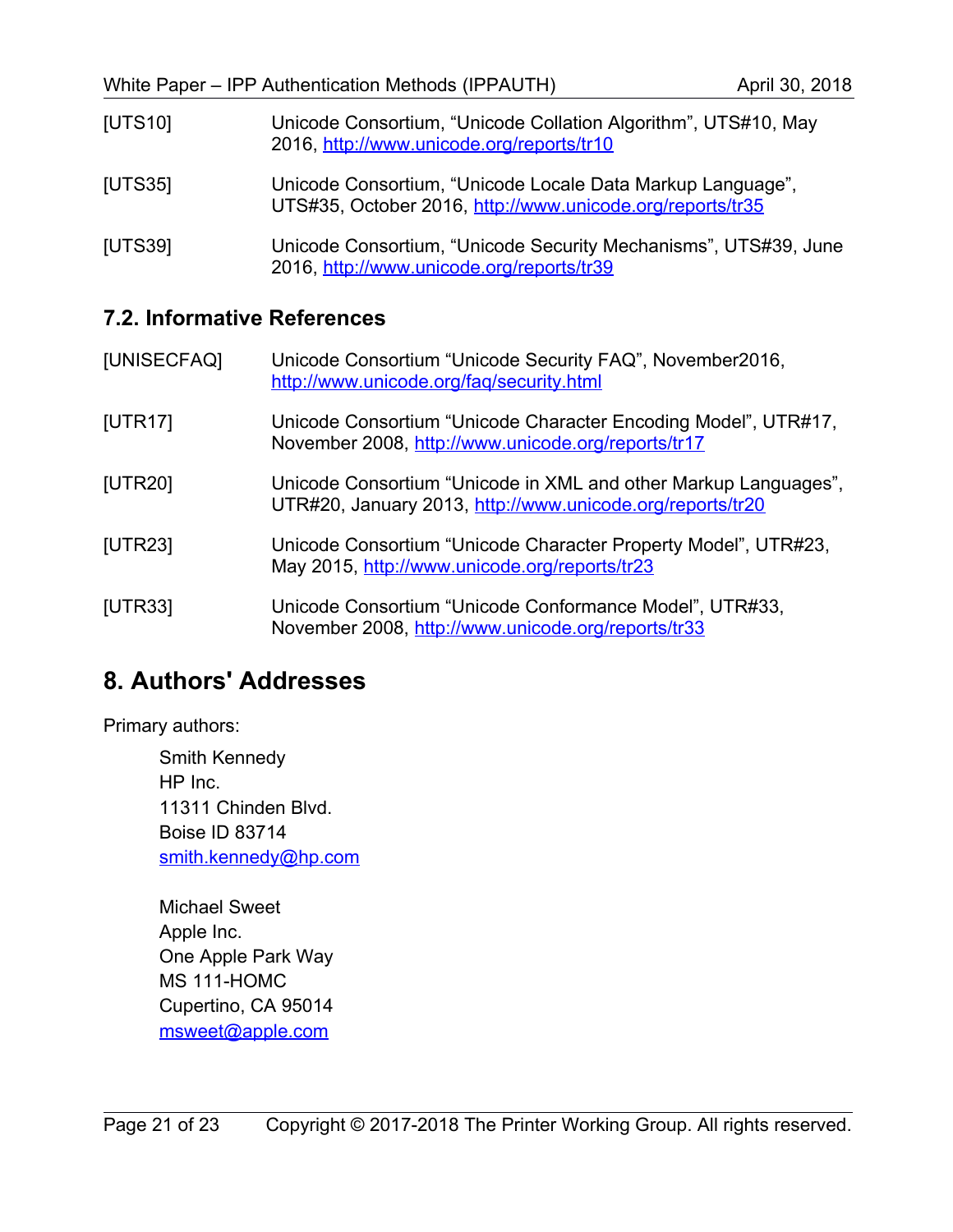The authors would also like to thank the following individuals for their contributions to this standard:

Ira McDonald – High North, Inc.

# <span id="page-21-3"></span>**9. Change History**

## <span id="page-21-2"></span>**9.1. April 30, 2018**

Changed to Apache OpenOffice template. Added Mike Sweet as a co-author since he has contributed a great deal of content to the document. Resolved all "to-do" highlighted areas and resolved issues identified in the February 2018 vF2F minutes [\(https://ftp.pwg.org/pub/pwg/ipp/minutes/ippv2-f2f-minutes-20180207.pdf\)](https://ftp.pwg.org/pub/pwg/ipp/minutes/ippv2-f2f-minutes-20180207.pdf):

- Added sequence diagram for X.509 client authentication
- Added sequence diagram for hybrid 'oauth' / 'digest' authentication
- Many other changes

## <span id="page-21-1"></span>**9.2. January 23, 2018**

Updated as per email feedback and discussion:

- Fixed some editorial issues with naming HTTP Basic, HTTP Digest, and HTTP Negotiate, and some names of sections.
- Added mention of "printer-xri-supported".
- Added additional references.
- Added additional sub-sections to capture Client and Printer recommendations for appropriate behavior when authentication is unsuccessful since the negative cases can vary widely.

# <span id="page-21-0"></span>**9.3. December 5, 2017**

Updated as per feedback from the November 2017 PWG vF2F and subsequent work with IPP WG members on specific details:

- Corrected OAuth2 sequence diagram to more correctly describe the sequence of operations and actors involved in an OAuth2 authenticated IPP Printer scenario.
- Added Implementation Recommendations that were revealed during the course of correcting the OAuth2 sequence diagram.